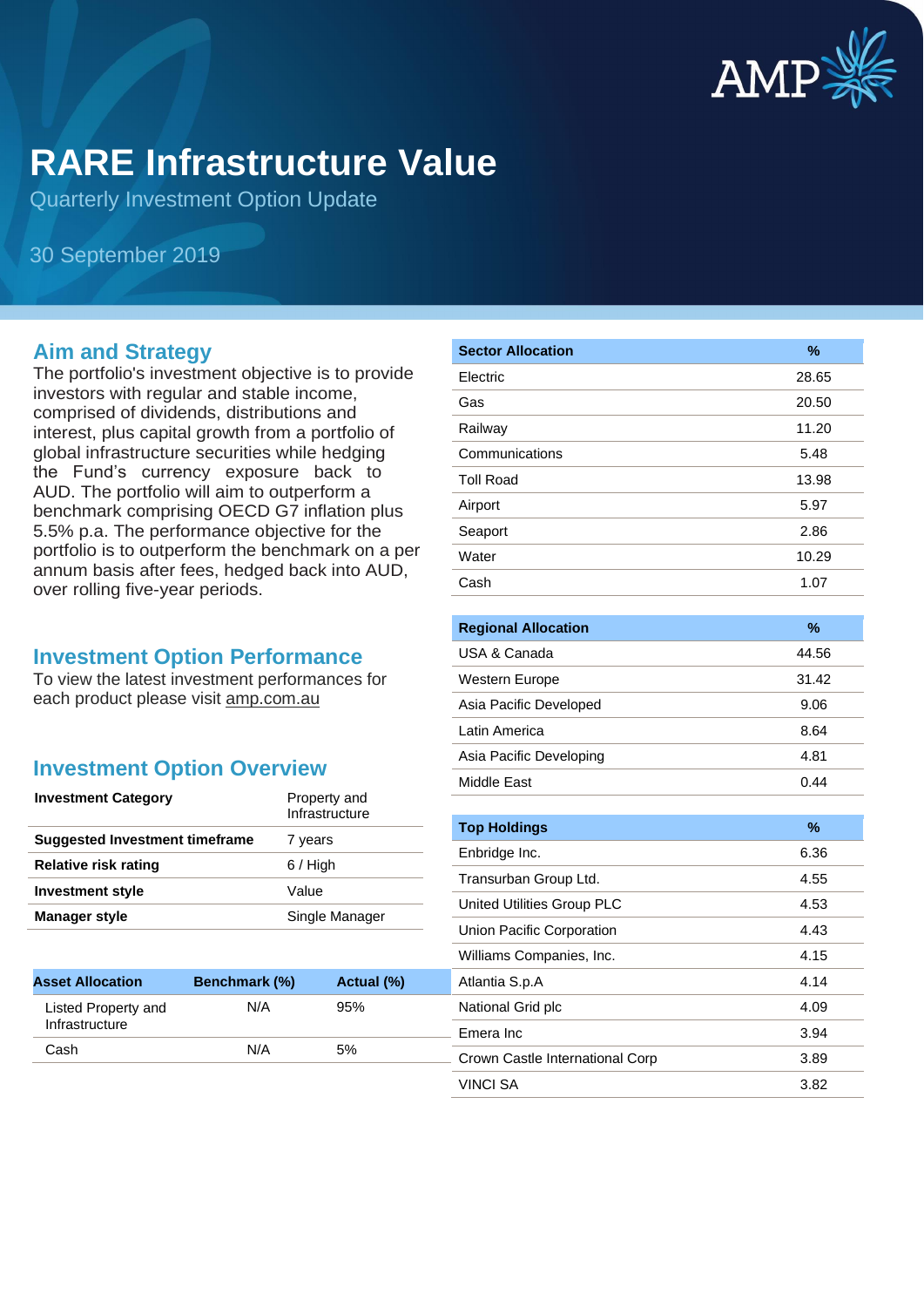#### **Investment Option Commentary**

USA & Canada was the top regional contributor to quarterly performance of which US rail operators Union Pacific and Genesee & Wyoming were the lead contributors. Union Pacific Corporation (UNP) is one of the largest railroad companies in North America. The share price of UNP rallied strongly during the quarter after the company announced its operations overhaul plan.

Genesee & Wyoming (GWR) owns and operates short line and regional freight railroads in the US, Canada, Australia and the UK. GWR's portfolio includes over 110 individual railroads spanning more than 14,700 miles of owned and leased track with approximately 3,270 additional miles under track access agreements. The share price of GWR rallied strongly post the announcement of traffic volumes data.

Elsewhere, European satellite operator Eutelsat (ETL) also rallied strongly. ETL has 39 satellites in geostationary orbit and provides broadcasting services to major satellite TV platforms, as well as communication solutions for governments, companies, and telecom operators. After a challenging two years, the market is starting to see clear signposts that ETL CEO Rodolphe Belmer's revival plan is taking hold. This plan aims to maximise free cash flow generation to ensure a sound balance sheet and a secure, progressive dividend and to return to top-line revenue growth from FY19 by supplementing a stable core Video business (circa 65% of revenues) with growth in business units such as consumer broadband and mobility.

On a regional basis, Western Europe was the top detractor from quarterly performance of which Italian infrastructure company Atlantia (ATL) was the lead detractor. The collapse of the Polcevera road bridge in Genoa on 14 August focused the market's attention on Autostrade per l'Italia (ASPI), ATL's core Italian toll road asset. The press has been reporting on the wide-ranging measures that various politicians within the new coalition Government have put forward. These include rescinding the concession without compensation, to the more benign continuation of ASPI's current concession, however with greater oversight on investment from a more hands-on independent regulator and compensation for families and the Genoa community as well as funds for the bridge reconstruction. The Investment Committee is closely monitoring this event and engaging with key stakeholders to determine the valuation impact.

Elsewhere in Western Europe, UK water stocks (United Utilities, Severn Trent and Pennon) also pulled back during the quarter. In September the share price of all three UK water holdings weakened following the Labour Party conference where the Party unveiled their plans for a publicly-owned water system.

### **Market Commentary**

The US/China trade tensions continued to dominate the headlines during the quarter as both countries imposed additional tariffs on imports.

As it relates to listed infrastructure, the market focused on the Morandi bridge collapse in Genoa, Italy. Consequently, the Italian toll road sector weakened considerably as the Italian government signals plans to revoke concessions from Atlantia's subsidiary Autostrade per l'Italia.

The quarter was a challenging one for Emerging Market equities. Growth downside risks from trade tensions persist. Latin America experienced continued headwinds during the quarter largely due to uncertainty surrounding the outcome of the Brazilian general elections which is set to take place in October.

#### **Outlook**

The Strategy's five-year forward-looking return increased during the quarter as low expected return stocks such as European satellite operator SES S.A. and American water utility American Water Works were removed from the Strategy.